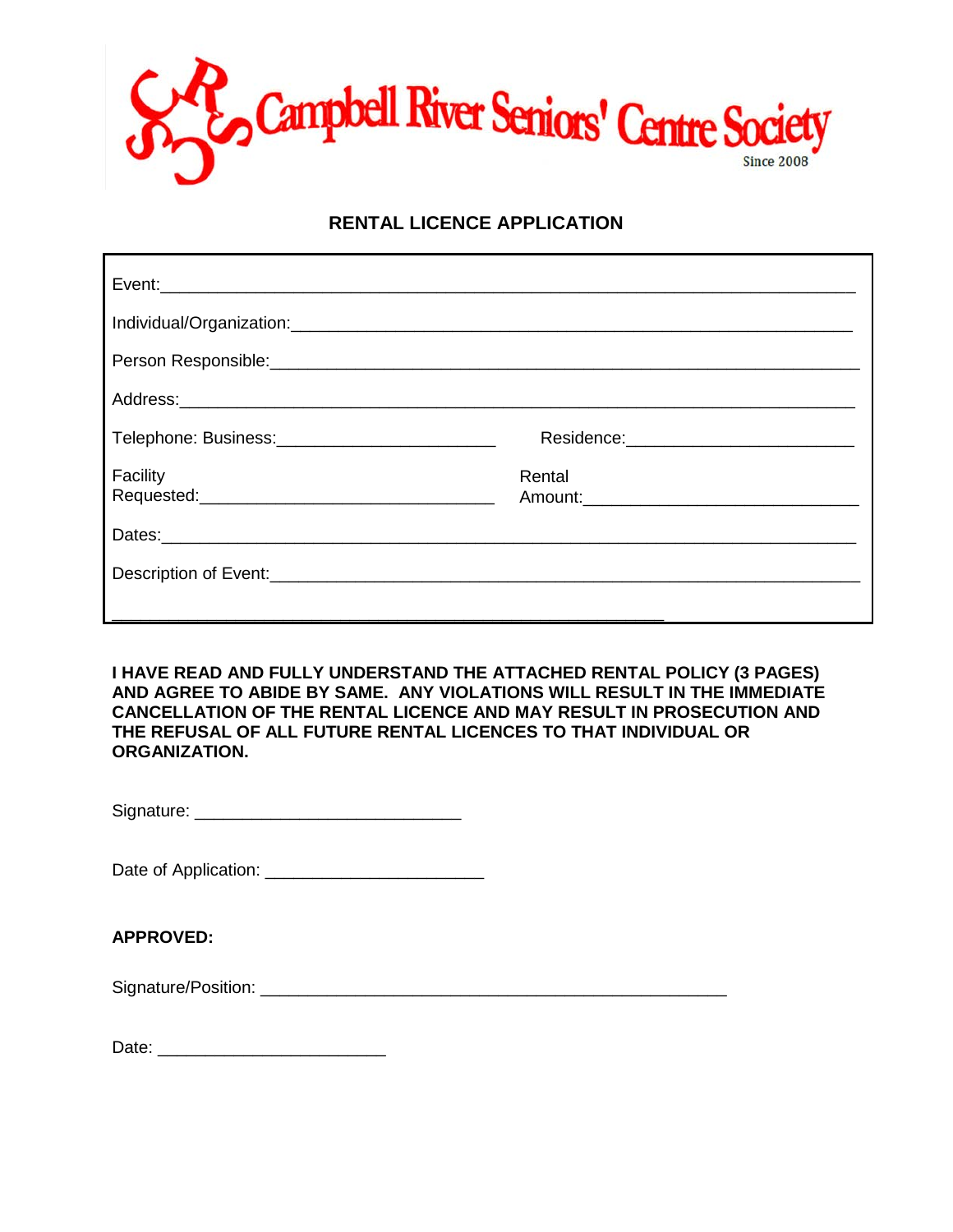#### **COMMUNITY FUNCTIONS** *Security Deposit: \$50.00*

Events or activities sponsored by community groups. This includes activities such as meetings, dances, workshops and small conferences.

| Main Hall        | \$20.00 per |
|------------------|-------------|
| (max. 66 people) | hour        |
| Jessie's Room    | \$10.00 per |
| (max. 35 people) | hour        |

*Please note: The minimum booking length for the Main Hall and Jessie's Room is 1 hour. If time goes over ½ hr. an additional hour will be charged. The fee charged will be based on the length of time and will include the set-up, event and tear down time, in addition to the security deposit. Full day rates can be negotiated. All rental payments must be made on or before the rental date.*

**COMMERCIAL FUNCTIONS**

*Security Deposit: \$250.00*

Events sponsored by commercial agencies.

| <b>Main Hall</b><br>(max. 66 people) | \$69.00 per<br>hour |
|--------------------------------------|---------------------|
| Jessie's Room                        | \$26.00 per         |
| (max. 35 people)                     | hour                |

*Please note: The minimum booking lengths for the Main Hall and Jessie's Room are 2 hours. The fee charged will be based on the length of time and will include the set-up, event and tear down time, in addition to the security deposit. All rental payments must be made on or before the rental date.*

## **PRIMARY CONTACT**

The individual listed as the "Person Responsible" will be the primary contact for the rental and must be on-site during the entire rental period and needs to be able to make decisions about the rental directly. This person must be at least 20 years old and easily accessible by phone or email.

## **LIMITS AND RESTRICTIONS**

- Alcohol is not permitted on the premises.
- There is to be no access to the interior of the mall unless in the case of a fire.
- Access is limited to the rental area only.
- Use of the kitchen, pool tables or equipment is not permitted

# **SERVICE PROVIDERS AND DELIVERIES**

All service providers related to a rental (caterers etc.) must arrive during the rental period unless alternate arrangements are made with the Campbell River Seniors' Centre Society (the **"Society"**). The Renter is responsible for ensuring that all guidelines of the Health Department for food handling, preparation and distribution are complied with where food is to be served at an event.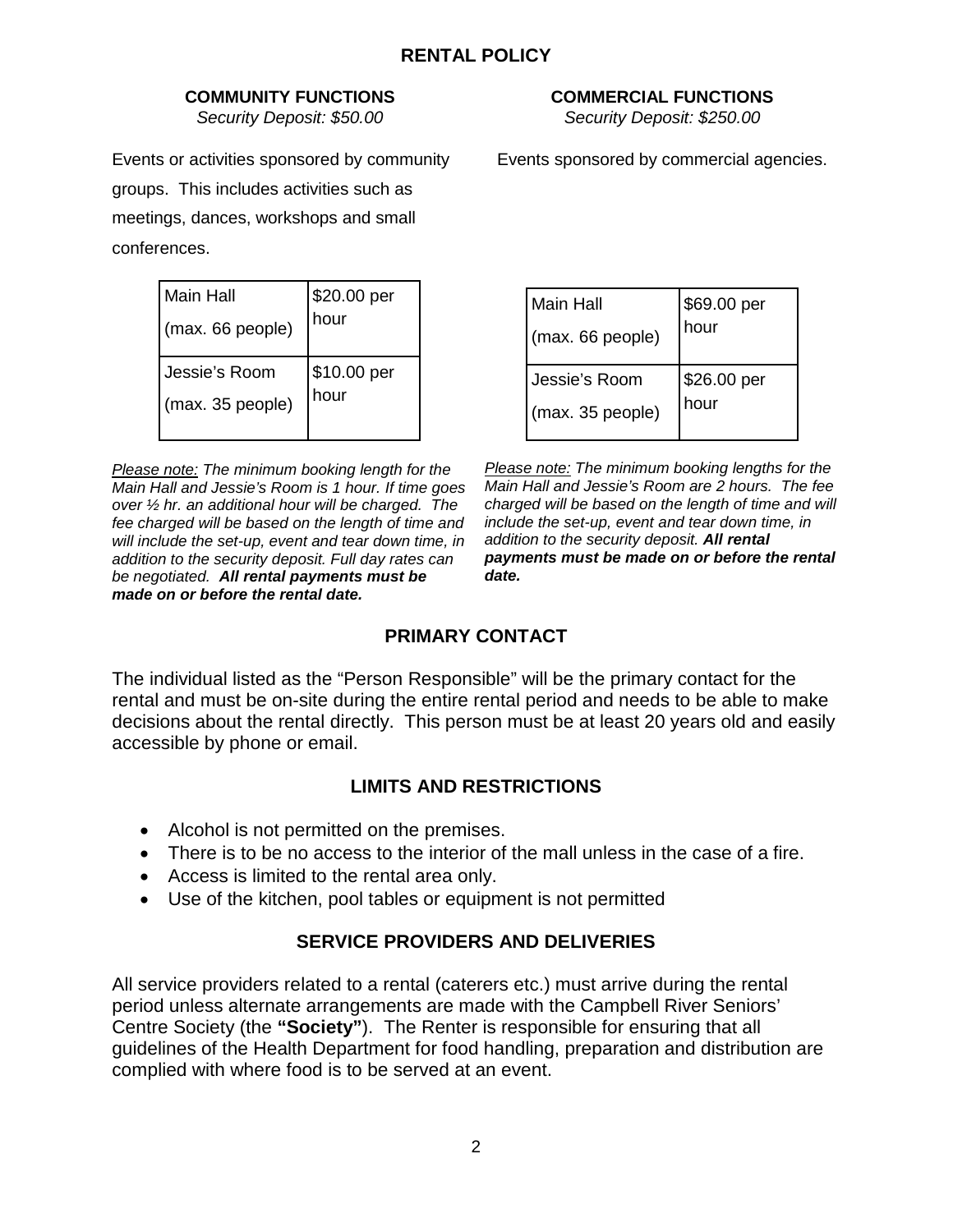### **FIRE AND SAFETY**

The maximum occupancy for this facility is 92 people. Emergency exits throughout the facility must remain clear of obstructions at all times. Obstructions include tables, cables, chairs, equipment, boxes, displays, and people. 4 feet is the minimum pathway that must be maintained at all exit doors and access ways.

#### **LOST, STOLEN OR DAMAGED PROPERTY**

The Society assumes no responsibility for lost or stolen property, property damage or injuries during the activities authorized by the rental of the facility.

#### **DAMAGES DURING AN EVENT**

If damage occurs during a rental, the individual or organization that rented the facility (the **"Renter"**) is responsible for paying the repair costs. This includes damage to the floor, wall repairs, seat and table cleaning, and any other damages left by the Renter and their service providers.

### **CLEANING OF FACILITY**

It is the responsibility of the Renter to ensure the facility is left clean at the end of the event. All garbage and recycling is to be placed in the containers provided.

The Renter is responsible for ensuring that all belongings are removed from the facility at the completion of the rental period and the site is left in a clean state. Provided that the above occurs, the Society will refund the security deposit to the Renter.

#### **KEY DROPBOX**

The key and key code is to be picked up at the Seniors Centre prior to the event. The Renter is responsible for ensuring that all locks to the facility are secured on completion of the event and that the key(s) to the facility are placed on the reception desk, lower level.

#### **LIABILITY AND INSURANCE REQUIREMENTS**

The Society requires Comprehensive General Liability Insurance from the Renter requesting use of the Seniors' Centre for all events. The minimum liability insurance requirements are:

- a) Comprehensive General Liability Policy of not less than \$3,000,000 which includes Public Liability and Property Damage;
- b) The Campbell River Seniors' Centre Society and the City of Campbell River be named as an additional insured; and